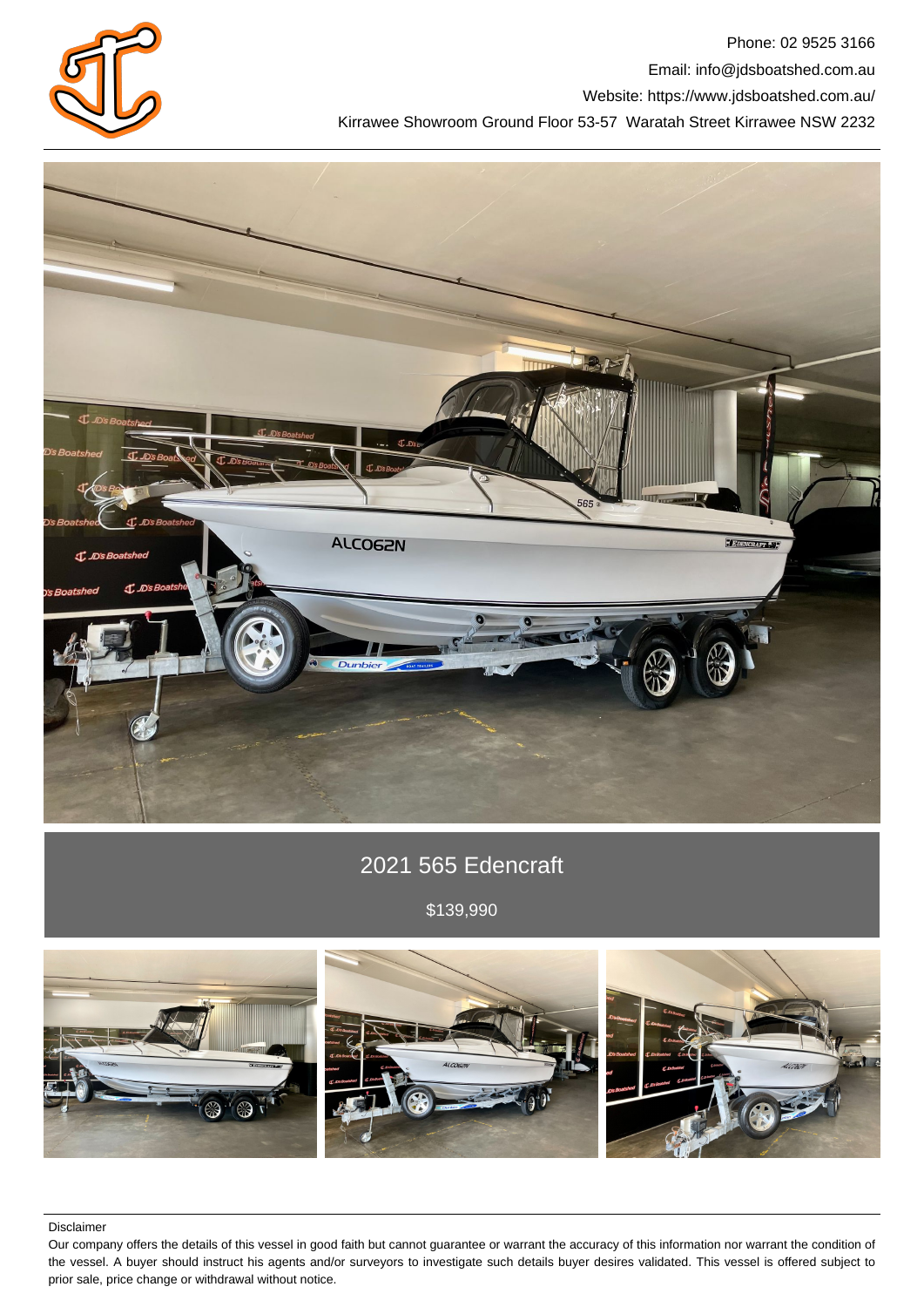

# **Specifications**

## **Boat Details**

Price **8139,990** Boat Brand **EDENCRAFT** Model 6.10 Year **2021** 2021 Category **Fishing Boats** Hull Style Single Hull Type Fibreglass Power Type **Power Power** Power Stock Number Suburb **KIRRAWEE Engine Make Mercury** Mercury

Condition Used State New South Wales

# **Description**

AVAILABLE NOW! In stock and ready to view in our Kirrawee showroom.

2021 565 Edencraft with a 2012 Dunbier 6.1m Roller trailer just listed!

Powered with a Mercury 225 HP DTS V6 Outboard with Power assisted steering.

Only10hrs on the clock in brand new condition. Regretful sale owner didn't get much time to use it.

This is the ultimate boat for the fisho that does a bit of everything. With easier towing & storage, this is an ideal boat for those families looking to purge themselves of pent- up cabin fever and gulp some fresh ocean air with the kids. The predictable handling and safety of the 565 make it easy to drive for beginners with kids and seasoned skippers alike.

Standard Hull & Deck Inclusions

- Hull Colour Sides White
- White Hull, Deck & Floor
- Bunk Well
- Bilge Well
- 220L Fuel Tank w/ deck filler & breather
- Positive foam bouyancy
- Electric Anchor Winch Lonestar GX1 Anchor rope & Chain
- Full Length cockpit pockets
- Anchor well w/ Hatch
- Dual live bait tanks
- Cabin side stowage pockets
- Swinging Divedoor with removable hinge
- Catch tank
- Edencraft decals & pin stripe
- Well & Transom Bungs ( 4 x 40mm, 3 x 25mm)
- Heavy Duty Bow Eyes (x3)
- Deck Cleats ( x4)
- Large UV Stable hatch ( White x 4)
- Small UV Stable hatch (White x 2)

Disclaimer

Our company offers the details of this vessel in good faith but cannot guarantee or warrant the accuracy of this information nor warrant the condition of the vessel. A buyer should instruct his agents and/or surveyors to investigate such details buyer desires validated. This vessel is offered subject to prior sale, price change or withdrawal without notice.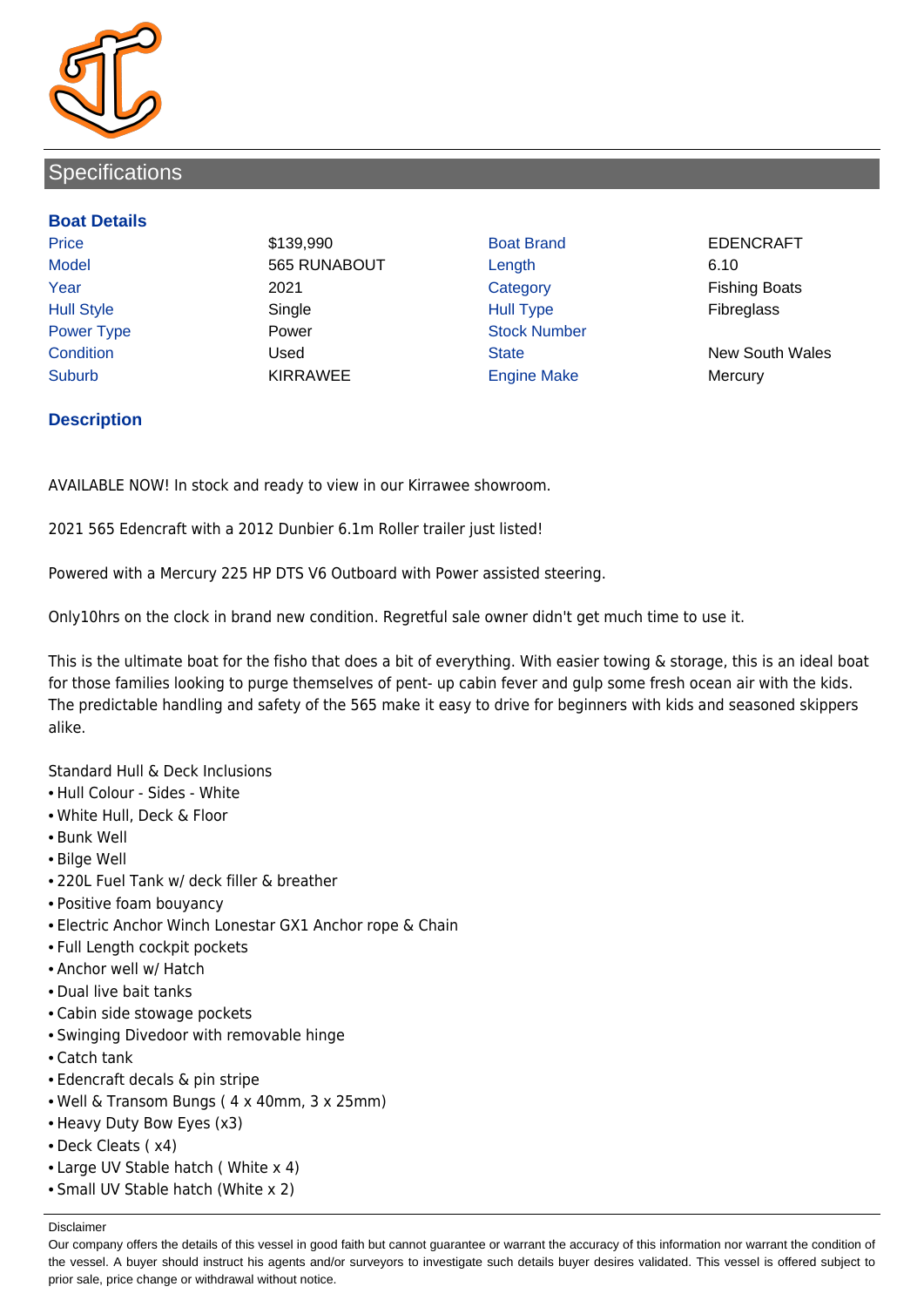

- Stainless Navigation Lights
- Edencraft Stainless steel bow roller

Additional Options

- 4 x Fender clips
- 1 x GME VHF Radio Flush mounted
- 1 x Targa Mounted Aerial
- 1 x Custom U Dek Flooring in Cockpit & Cabin Area
- 1 x NSS12 EVO3S Combo unit GPS/ Sounder
- 1 x XSonic Airmar SS175H-W-20 -DEG 1KW Tranducer thru hull

## Wind Deflector

#### **Stainless**

- Rocket Launcher ( Folding) w/ 6 rod holders . shot gun
- Bimini, Front clears w/ 2 zips & side clears
- Bow rail
- Dash Grab rail
- Windscreen Grab rail
- Rod Holders x 4
- Bilge Grate
- Lenco Trim tabs & custom stainless plate

Seats/ Cushions

- Bunk Cushions Black with silver piping
- 565 Seat w/ Embroidery & Swivel & Slide x 2
- Fibreglass Single Seat box with hatch x 2

Pumps

- Live Bait tank pump 110GPH Rule w/ aerator & ball
- 1100 GPH Auto Bilge pump
- Deck wash kit 4GPM Rule ( Plumbed)

Lighting

- Anchor Light
- Cabin light
- Gunnel Lights
- Spot Lights ( 2 x on Rocket Launcher) 2 fwd / 2 back

Disclaimer

Our company offers the details of this vessel in good faith but cannot guarantee or warrant the accuracy of this information nor warrant the condition of the vessel. A buyer should instruct his agents and/or surveyors to investigate such details buyer desires validated. This vessel is offered subject to prior sale, price change or withdrawal without notice.